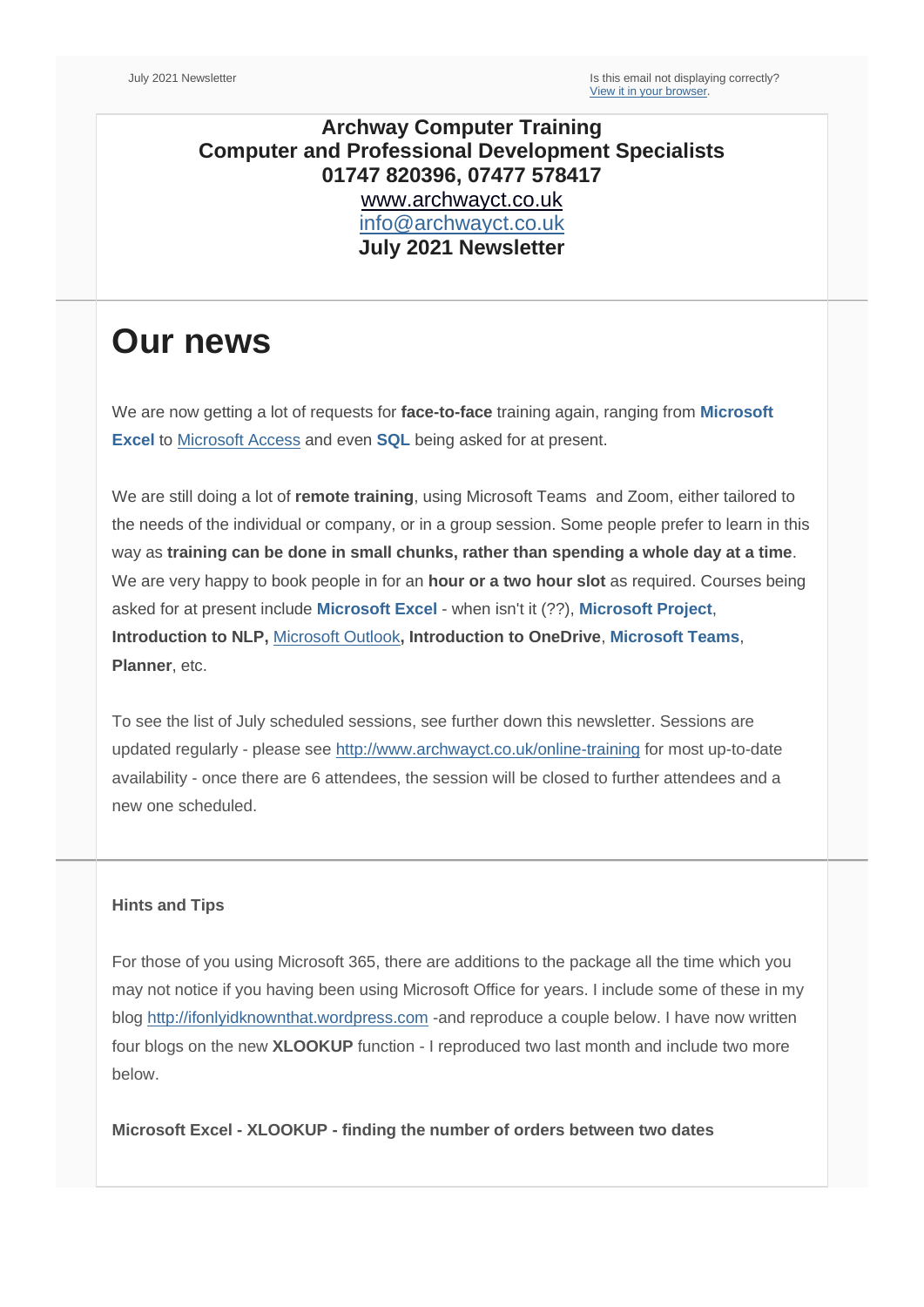We have already looked at using **XLOOKUP** to return data where columns are not in a contiguous order.

There are many other uses of the **XLOOKUP** function. One could be to return the number of orders between two dates or the value of orders between two dates.

In the spreadsheet shown we have order dates and individual orders. Say, I wanted to find how many orders came in in July 2020.

|                | A              | B                 |                   | D                | F                   |                     | G          |
|----------------|----------------|-------------------|-------------------|------------------|---------------------|---------------------|------------|
|                | <b>OrderID</b> | <b>CustomerID</b> | <b>EmployeeID</b> | <b>OrderDate</b> | <b>DispatchDate</b> | <b>Product Code</b> | Days taken |
| $\overline{2}$ |                | 1 Smith           |                   | 14/10/2019       | 18/10/2019          |                     |            |
| 3              |                | 2 Jones           |                   | 15/10/2019       | 22/10/2019          |                     |            |
| 4              |                | 3 Smith           |                   | 16/10/2019       | 27/10/2019          |                     | 11         |
| 5              |                | 4 Brown           | 5                 | 17/10/2019       | 03/11/2019          |                     | 17         |
| 6              |                | 5 Hislop          |                   | 21/10/2019       | 28/10/2019          |                     |            |
|                |                | 6 Phillips        |                   | 25/10/2019       | 10/11/2019          |                     | 16         |
| 8              |                | 7 Walsh           | 6                 | 11/11/2019       | 10/12/2019          |                     | 29         |
| 9              |                | 8 Ghose           | 6                 | 12/11/2019       | 16/11/2019          |                     |            |
| 10             |                | 9 Phillips        | 6                 | 22/11/2019       | 26/11/2019          |                     |            |
| 11             |                | 10 Kanani         |                   | 23/11/2019       | 26/11/2019          |                     |            |
| 12             |                | 11 Janman         |                   | 30/11/2019       | 06/12/2019          |                     | 6          |
| 13             |                | 12 Crook          |                   | 07/12/2019       | 16/12/2019          |                     |            |
| 14             |                | 13 Blake          |                   | 08/12/2019       | 14/12/2019          |                     |            |
| 15             |                | 14 Ghose          |                   | 10/12/2019       | 17/12/2019          |                     |            |
| 16             |                | 15 Dwyer          |                   | 14/12/2019       | 22/12/2019          |                     |            |
| 17             |                | 16 Bason          | 5                 | 16/12/2019       | 22/12/2019          |                     | 6          |
| 18             |                | 17 Patrick        | 6                 | 17/12/2019       | 23/12/2019          |                     | 6          |
| 19             |                | 18 Ward           |                   | 18/12/2019       | 25/12/2019          |                     |            |
| 20             |                | 19 Whittock       |                   | 21/12/2019       | 30/12/2019          |                     | 9          |

I have added the required Start Date in cell I2 and the required Finish Date in cell J2.

The relevant combination of the functions **COUNT** and **XLOOKUP** in cell K2 would be:

**=COUNT(XLOOKUP(I2,D2:D154,A2:A154):XLOOKUP(J2,D2:D154,A2:A154))**

|         |                   |            | D.         |                     |                     | G          |    | H |                                                            |                              | M | $\mathsf{N}$ |
|---------|-------------------|------------|------------|---------------------|---------------------|------------|----|---|------------------------------------------------------------|------------------------------|---|--------------|
| OrderID | <b>CustomerID</b> | EmployeeID | OrderDate  | <b>DispatchDate</b> | <b>Product Code</b> | Days taken |    |   | Start Date Finish Date Number of orders                    |                              |   |              |
|         | Smith             |            | 14/10/2019 | 18/10/2019          |                     |            |    |   | 01/07/2020 31/07/2020 = COUNT(XLOOKUP(12,D2:D154,A2:A154); |                              |   |              |
|         | 2 Jones           |            | 15/10/2019 | 22/10/2019          |                     |            |    |   |                                                            | XLOOKUP(J2,D2:D154,A2:A154)) |   |              |
|         | 3 Smith           |            | 16/10/2019 | 27/10/2019          |                     |            |    |   |                                                            | COUNT(value1, [value2],  )   |   |              |
|         | 4 Brown           |            | 17/10/2019 | 03/11/2019          |                     |            |    |   |                                                            |                              |   |              |
|         | 5 Hislop          |            | 21/10/2019 | 28/10/2019          |                     |            |    |   |                                                            |                              |   |              |
|         | 6 Phillips        |            | 25/10/2019 | 10/11/2019          |                     |            |    |   |                                                            |                              |   |              |
|         | 7 Walsh           |            | 11/11/2019 | 10/12/2019          |                     |            | 29 |   |                                                            |                              |   |              |
|         | 8 Ghose           |            | 12/11/2019 | 16/11/2019          |                     |            |    |   |                                                            |                              |   |              |
| 10      | 9 Phillips        |            | 22/11/2019 | 26/11/2019          |                     |            |    |   |                                                            |                              |   |              |
|         | 10 Kanani         |            | 23/11/2019 | 26/11/2019          |                     |            |    |   |                                                            |                              |   |              |
|         | 11 Janman         |            | 30/11/2019 | 06/12/2019          |                     |            |    |   |                                                            |                              |   |              |
| 13      | 12 Crook          |            | 07/12/2019 | 16/12/2019          |                     |            |    |   |                                                            |                              |   |              |
| 14      | 13 Blake          |            | 08/12/2019 | 14/12/2019          |                     |            |    |   |                                                            |                              |   |              |
| 55      | 14 Ghose          |            | 10/12/2019 | 17/12/2019          |                     |            |    |   |                                                            |                              |   |              |

Similarly, I could use the **SUM** function on a relevant column to find the total value of orders.

Find out more about our [Microsoft Excel training](http://www.archwayct.co.uk/microsoft-office-training/microsoft-excel-training) in the Wiltshire, Dorset, Somerset and Hampshire..

**Microsoft Excel - XLOOKUP function - finding first or last value in data set**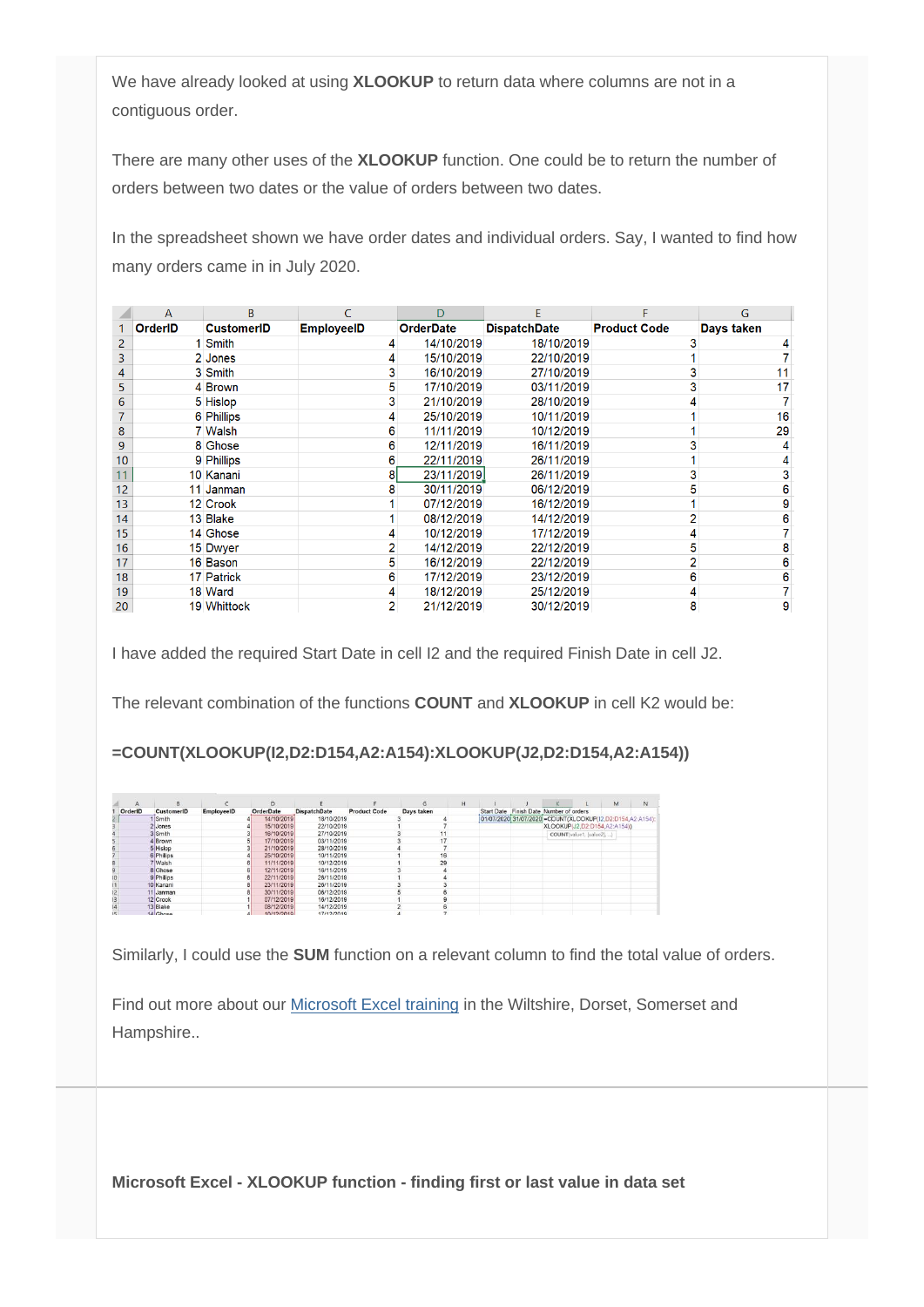Yet another blog about the XLOOKUP function which is so powerful.

Say I have a list of customers and I want to find the date of their first order or their last order.

|    | A              | B                 | C                 | D                | F                   |                     | G          |
|----|----------------|-------------------|-------------------|------------------|---------------------|---------------------|------------|
|    | <b>OrderID</b> | <b>CustomerID</b> | <b>EmployeeID</b> | <b>OrderDate</b> | <b>DispatchDate</b> | <b>Product Code</b> | Days taken |
| 2  |                | 1 Smith           |                   | 14/10/2019       | 18/10/2019          |                     |            |
| 3  |                | 2 Jones           |                   | 15/10/2019       | 22/10/2019          |                     |            |
| 4  |                | 3 Smith           | 3                 | 16/10/2019       | 27/10/2019          |                     | 11         |
| 5  |                | 4 Brown           | 5                 | 17/10/2019       | 03/11/2019          |                     | 17         |
| 6  |                | 5 Hislop          | 3                 | 21/10/2019       | 28/10/2019          |                     |            |
|    |                | 6 Phillips        |                   | 25/10/2019       | 10/11/2019          |                     | 16         |
| 8  |                | 7 Walsh           | 6                 | 11/11/2019       | 10/12/2019          |                     | 29         |
| 9  |                | 8 Ghose           | 6                 | 12/11/2019       | 16/11/2019          |                     |            |
| 10 |                | 9 Phillips        | 6                 | 22/11/2019       | 26/11/2019          |                     |            |
| 11 |                | 10 Kanani         | 8                 | 23/11/2019       | 26/11/2019          |                     |            |
| 12 |                | 11 Janman         |                   | 30/11/2019       | 06/12/2019          |                     | 6          |
| 13 |                | 12 Crook          |                   | 07/12/2019       | 16/12/2019          |                     | 9          |
| 14 |                | 13 Blake          |                   | 08/12/2019       | 14/12/2019          |                     | 6          |
| 15 |                | 14 Ghose          |                   | 10/12/2019       | 17/12/2019          |                     |            |
| 16 |                | 15 Dwyer          |                   | 14/12/2019       | 22/12/2019          | 5                   | 8          |
| 17 |                | 16 Bason          | 5                 | 16/12/2019       | 22/12/2019          |                     | 6          |
| 18 |                | 17 Patrick        | 6                 | 17/12/2019       | 23/12/2019          | 6                   | 6          |
| 19 |                | 18 Ward           |                   | 18/12/2019       | 25/12/2019          |                     |            |
| 20 |                | 19 Whittock       |                   | 21/12/2019       | 30/12/2019          | 8                   | 9          |

I have more than one order for several customers.

The syntax for the **XLOOKUP** function is:

**=XLOOKUP(lookup\_value, lookup\_array, return\_array, [if\_not\_found], [match\_mode], [search\_mode])**

The XLOOKUP function searches a range or an array, and then returns the item corresponding to the first match it finds. If no match exists, then XLOOKUP can return the closest (approximate) match.

It is the **Search mode** that we need to think about in this instance. This is input as:

1 - Perform a search starting at the first item. This is the default.

-1 - Perform a reverse search starting at the last item.

2 - Perform a binary search that relies on lookup\_array being sorted in *ascending* order. If not sorted, invalid results will be returned.

-2 - Perform a binary search that relies on lookup\_array being sorted in *descending* order. If not sorted, invalid results will be returned.

In the example I am using my **Order Dates** are in sort order; if not, you would need to sort before running the **XLOOKUP**. To find the earliest **Order Date**, we use **1** as our search mode and to find the latest **Order Date** we use **-1** as our search mode.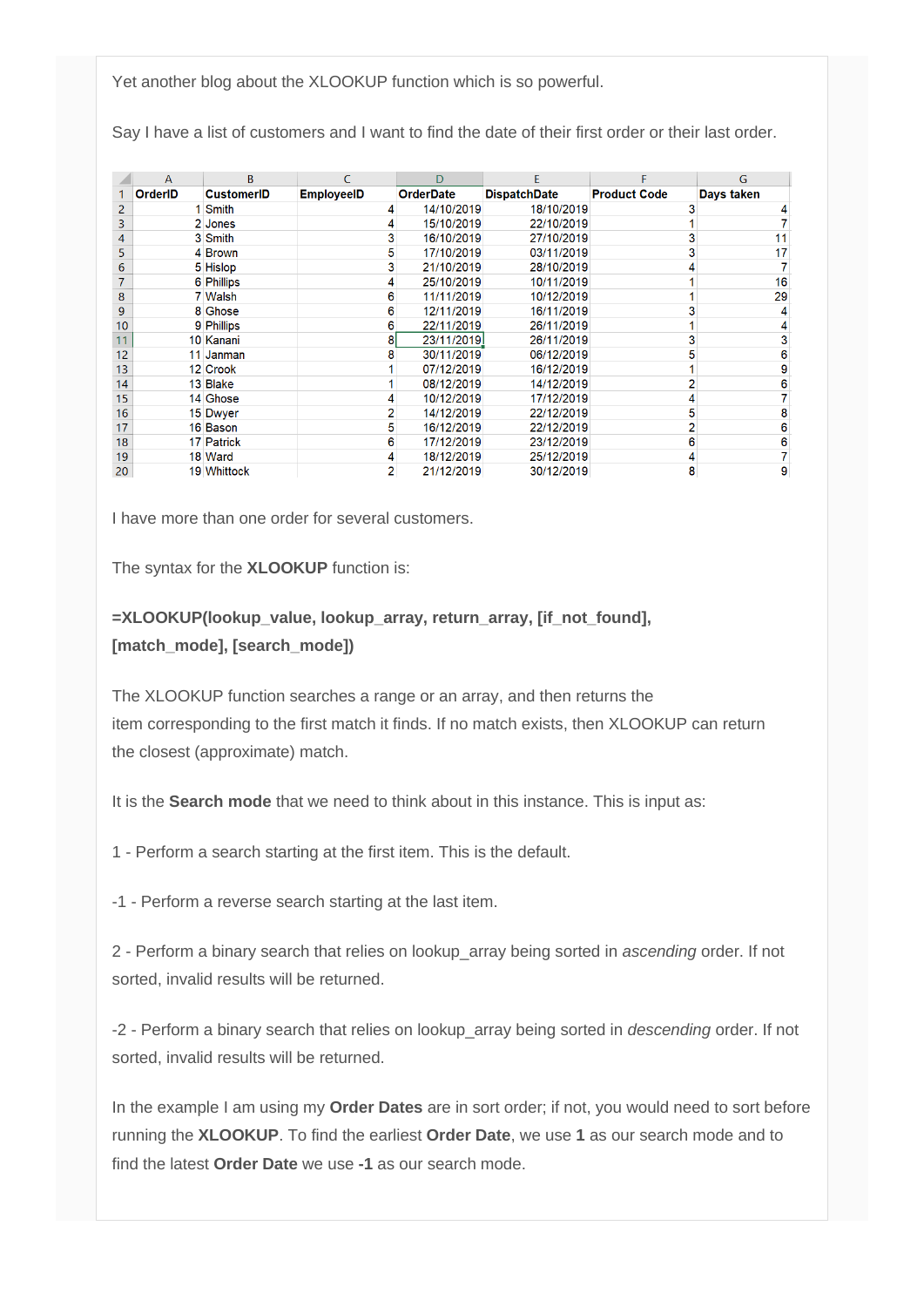| $\mathsf{A}$   | B                                                                                                          | C.                | D                | E.                  | F                   | G          | н  |                       |                                      | K                                |  |
|----------------|------------------------------------------------------------------------------------------------------------|-------------------|------------------|---------------------|---------------------|------------|----|-----------------------|--------------------------------------|----------------------------------|--|
| <b>OrderID</b> | <b>CustomerID</b>                                                                                          | <b>EmployeeID</b> | <b>OrderDate</b> | <b>DispatchDate</b> | <b>Product Code</b> | Days taken |    | <b>Customer</b><br>ID | <b>First</b><br>Order<br><b>Date</b> | <b>Last Order</b><br><b>Date</b> |  |
|                | <b>Smith</b>                                                                                               |                   | 14/10/2019       | 18/10/2019          |                     |            |    | <b>Bason</b>          |                                      | 16/12/2019 02/06/2020            |  |
|                | 2 Jones                                                                                                    |                   | 15/10/2019       | 22/10/2019          |                     |            |    |                       |                                      |                                  |  |
|                | 3 Smith                                                                                                    |                   | 16/10/2019       | 27/10/2019          |                     |            |    |                       |                                      |                                  |  |
|                | 4 Brown                                                                                                    |                   | 17/10/2019<br>5  | 03/11/2019          |                     |            | 17 |                       |                                      |                                  |  |
|                | 5 Hislop                                                                                                   |                   | 3<br>21/10/2019  | 28/10/2019          |                     |            |    |                       |                                      |                                  |  |
|                | 6 Phillips                                                                                                 |                   | 25/10/2019       | 10/11/2019          |                     |            | 16 |                       |                                      |                                  |  |
|                | 7 Walsh                                                                                                    |                   | 11/11/2019<br>6  | 10/12/2019          |                     |            | 29 |                       |                                      |                                  |  |
|                | 8 Ghose                                                                                                    |                   | 12/11/2019<br>6  | 16/11/2019          |                     |            |    |                       |                                      |                                  |  |
|                | 9 Phillips                                                                                                 |                   | 22/11/2019<br>6  | 26/11/2019          |                     |            |    |                       |                                      |                                  |  |
|                | 10 Kanani                                                                                                  |                   | 23/11/2019<br>8  | 26/11/2019          |                     |            |    |                       |                                      |                                  |  |
|                | 11 Janman                                                                                                  |                   | 30/11/2019<br>8  | 06/12/2019          |                     |            |    |                       |                                      |                                  |  |
| 13             | 12 Crook                                                                                                   |                   | 07/12/2019       | 16/12/2019          |                     |            |    |                       |                                      |                                  |  |
| 14             | 13 Blake                                                                                                   |                   | 08/12/2019       | 14/12/2019          |                     |            |    |                       |                                      |                                  |  |
|                | 14 Ghose                                                                                                   |                   | 10/12/2019       | 17/12/2019          |                     |            |    |                       |                                      |                                  |  |
|                | 15 Dwyer                                                                                                   |                   | 14/12/2019       | 22/12/2019          |                     |            |    |                       |                                      |                                  |  |
|                | 16 Bason                                                                                                   |                   | 16/12/2019<br>5  | 22/12/2019          |                     |            |    |                       |                                      |                                  |  |
|                | 17 Patrick                                                                                                 |                   | 17/12/2019<br>6  | 23/12/2019          |                     |            |    |                       |                                      |                                  |  |
|                | 18 Ward                                                                                                    |                   | 18/12/2019       | 25/12/2019          |                     |            |    |                       |                                      |                                  |  |
|                | $\overline{AB}$ $\overline{BA}$ $\overline{B}$ $\overline{B}$ $\overline{B}$ $\overline{B}$ $\overline{B}$ |                   | 0.11000010       | $\frac{1}{2}$       |                     |            |    |                       |                                      |                                  |  |

So my first formula is **=XLOOKUP(I2,B2:B154,D2:D154,,0,1)**

and my second formula is

**=XLOOKUP(I2,B2:B154,D2:D154,,0,-1)**

Other examples would be finding the first or last sales amount for a particular client, etc.

Find out more about our [Microsoft Excel training](http://www.archwayct.co.uk/microsoft-office-training/microsoft-excel-training) in Wiltshire, Dorset, Somerset and Hampshire.

## **Online Training Sessions**

Since it is difficult at present to provide face-to-face training, we are pleased to be able to announce some interactive short training sessions.

Sessions will be conducted using WebEx or Zoom and will be limited to 6 people. Once a session is full, new dates will be released.

Training files and a meeting invitation will be sent out to participants in advance of the training session. Sessions are updated regularly **[here](http://www.archwayct.co.uk/online-training)**.

**To find out more details, ring on the mobile number at the top of this newsletter,** [email us](mailto:janet@archwayct.co.uk?subject=Online%20training) **or fill in our online [contact form](http://www.archwayct.co.uk/contact)**.

| <b>Date</b>              | <b>Time</b>         | <b>Session</b>                                                                                                                                     | Cost                  |
|--------------------------|---------------------|----------------------------------------------------------------------------------------------------------------------------------------------------|-----------------------|
| $ 5th$ July              | $9:15 -$<br>10:45   | <b>Crystal Reports - Crosstabs</b>                                                                                                                 | $E35 +$<br>VAT        |
| 5th July                 | $11:00 - 12:00$     | Word - Using Word tables, general Word hints and tips                                                                                              | $E25 +$<br>VAT        |
| 5th July $13:30 - 14:30$ |                     | Outlook - Emails Rules and Alerts, Creating a Task from an<br>Email, Creating an Appointment from an Email, Quick Parts,<br><b>Email Templates</b> | $E25 +$<br><b>VAT</b> |
| <b>5th July</b>          | $15:00 -$<br>16:00  | Word - Collaborating with Others - Sharing Documents,<br>Comments, Track Changes                                                                   | $E25 +$<br>VAT        |
| 6th July                 | $ 09:30 -$<br>11:00 | Microsoft Project - Views, Tables, Filters, Creating Reports                                                                                       | $E30 +$<br>VAT        |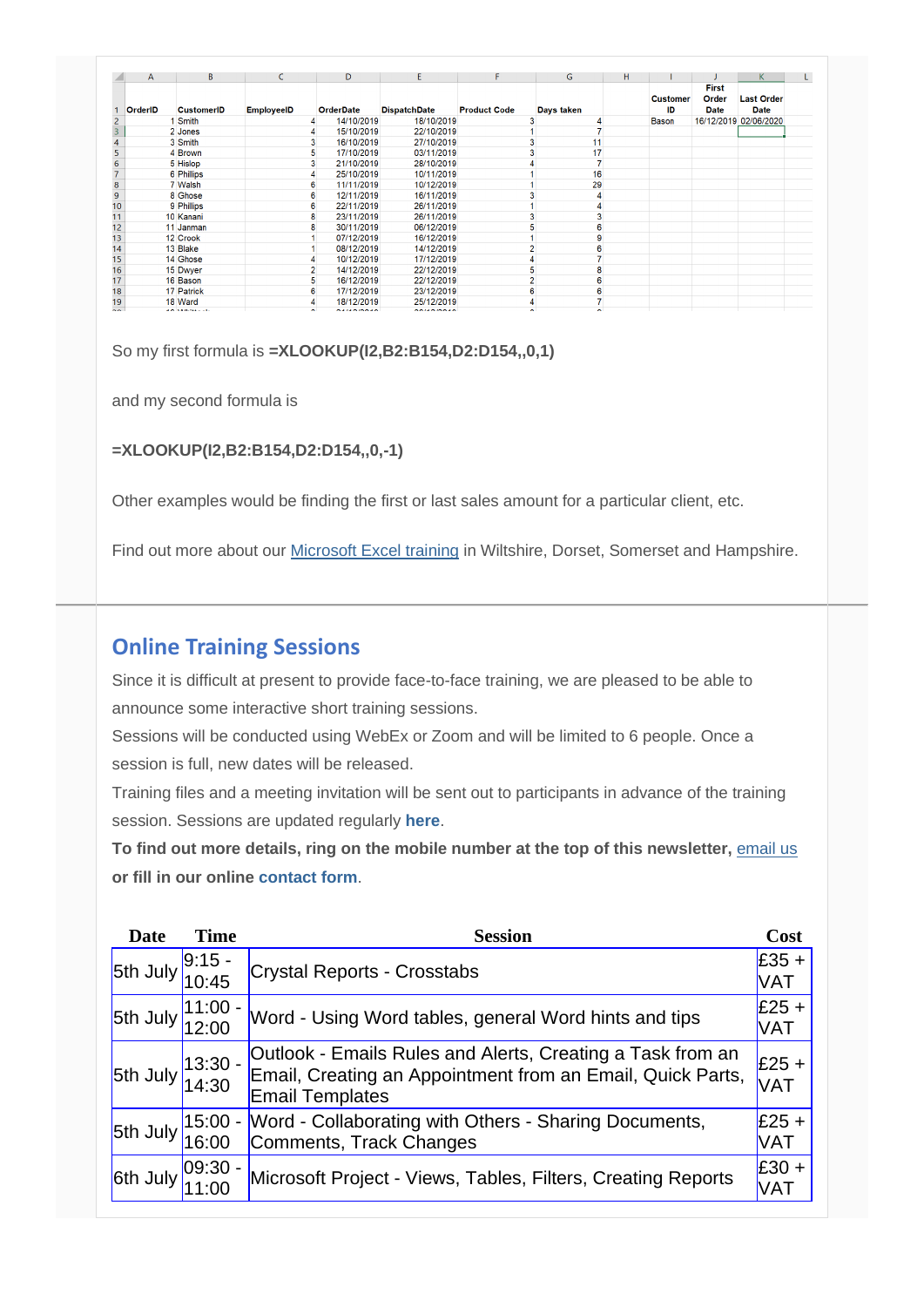| 6th July                 | 11:30 -<br>12:30   | Microsoft Word - Using Section Breaks effectively                                                                                                                                    | $£25 +$<br>VAT        |
|--------------------------|--------------------|--------------------------------------------------------------------------------------------------------------------------------------------------------------------------------------|-----------------------|
| 6th July                 | $13:30 -$<br>14:30 | Excel - Named ranges, VLOOKUP                                                                                                                                                        | $£25 +$<br>VAT        |
| 6th July                 | $15:00 -$<br>16:00 | <b>Excel Charting</b>                                                                                                                                                                | $£25 +$<br>VAT        |
| 7th July                 | 09:30 -            | PowerPoint - Using SmartArt, Animating bulleted lists and                                                                                                                            | $£25 +$               |
|                          | 10:30              | <b>SmartArt, Using Drawing Tools, Manipulating Pictures</b>                                                                                                                          | VAT                   |
| 8th July                 | $11:30 -$          | Excel - Grouping worksheets, Calculations across                                                                                                                                     | $£25 +$               |
|                          | 12:30              | worksheets, Data Consolidation                                                                                                                                                       | VAT                   |
| 8th July                 | $13:30 -$<br>15:00 | Excel - IF, Nested IF, AND, OR, SUMIF, SUMIFS, COUNTIF, £30 +<br>COUNTIFS, AVERAGEIF, IFERROR                                                                                        | VAT                   |
| 8th July                 | $15:30 -$<br>16:30 | <b>Excel Charting</b>                                                                                                                                                                | $£25 +$<br>VAT        |
| 9th July                 | 09:30 -<br>10:30   | <b>Excel - Date and Text Functions</b>                                                                                                                                               | $£25 +$<br>VAT        |
| 9th July                 | $11:00 -$<br>13:00 | Effective Communication especially when working remotely -<br>keeping in touch with the team, organising regular meetings,<br>Agenda, feedback from meeting, managing meetings, etc. | $£50 +$<br>VAT        |
| 9th July                 | $13:30 -$<br>14:30 | Word - Mailmerge                                                                                                                                                                     | $£25 +$<br><b>VAT</b> |
| 9th July                 | $15:00 -$<br>16:00 | Microsoft Project - Baselining a Project and Tracking Progress                                                                                                                       | £25 +<br><b>VAT</b>   |
| 9th July                 | $16:30 -$          | Word - Collaborating with Others - Sharing Documents,                                                                                                                                | $£25 +$               |
|                          | 17:30              | Comments, Track Changes                                                                                                                                                              | VAT                   |
| 12 <sub>th</sub>         | $09:30 -$          | Excel - Sorting, Filtering, Conditional Formatting                                                                                                                                   | $£25 +$               |
| July                     | 10:30              |                                                                                                                                                                                      | VAT                   |
| 12th                     | $11:00 -$          | Excel - Creating a new workbook, Basic Formatting, Basic                                                                                                                             | $£25 +$               |
| July                     | 12:00              | Formulas, Saving, Printing                                                                                                                                                           | VAT                   |
| 12th                     | $13:30 -$          | <b>Introduction to OneNote</b>                                                                                                                                                       | $£30 +$               |
| July                     | 15:00              |                                                                                                                                                                                      | VAT                   |
| 12 <sub>th</sub>         | $15:30 -$          | PowerPoint - Using SmartArt, Animating bulleted lists and                                                                                                                            | $£25 +$               |
| July                     | 16:30              | <b>SmartArt, Using Drawing Tools, Manipulating Pictures</b>                                                                                                                          | VAT                   |
| 13th                     | $09:30 -$          | Excel - Sorting, Filtering, Conditional Formatting                                                                                                                                   | $£25 +$               |
| July                     | 10:30              |                                                                                                                                                                                      | VAT                   |
| 13 <sub>th</sub>         | $11:00 -$          | <b>Team Building and Motivation</b>                                                                                                                                                  | $£50 +$               |
| July                     | 13:00              |                                                                                                                                                                                      | VAT                   |
| 13 <sub>th</sub>         | $13:30 -$          | Word - Working with Pictures and Drawing Objects -                                                                                                                                   | $£25 +$               |
| July                     | 14:30              | Inserting, Text Wrapping, Sizing, Effects                                                                                                                                            | VAT                   |
| 13 <sub>th</sub>         | $15:00 -$          | PowerPoint - Creating a new presentation, Slide Layouts,                                                                                                                             | $£25 +$               |
| July                     | 16:00              | <b>Slide Views, Moving Slides</b>                                                                                                                                                    | VAT                   |
| 15 <sub>th</sub>         | $09:30 -$          | Time Management - Setting goals and priorities, Urgent vs                                                                                                                            | $£30 +$               |
| July                     | 10:30              | Important                                                                                                                                                                            | <b>VAT</b>            |
| 15 <sub>th</sub>         | $11:00 -$          | Microsoft Project - Adding costs to projects                                                                                                                                         | $£25 +$               |
| July                     | 12:00              |                                                                                                                                                                                      | VAT                   |
| 15 <sub>th</sub><br>July | $13:30 -$<br>14:30 | Excel - Review of Basic Formulas, Absolute Cell References<br>(fixed cells), % of Totals, Using Quick Analysis for % of<br><b>Totals and Cumulative Totals</b>                       | $£25 +$<br>VAT        |
| 15 <sub>th</sub>         | $15:00 -$          | Crystal Reports - Creating and Formatting a Report                                                                                                                                   | $£35 +$               |
| July                     | 16:30              |                                                                                                                                                                                      | VAT                   |
|                          |                    |                                                                                                                                                                                      |                       |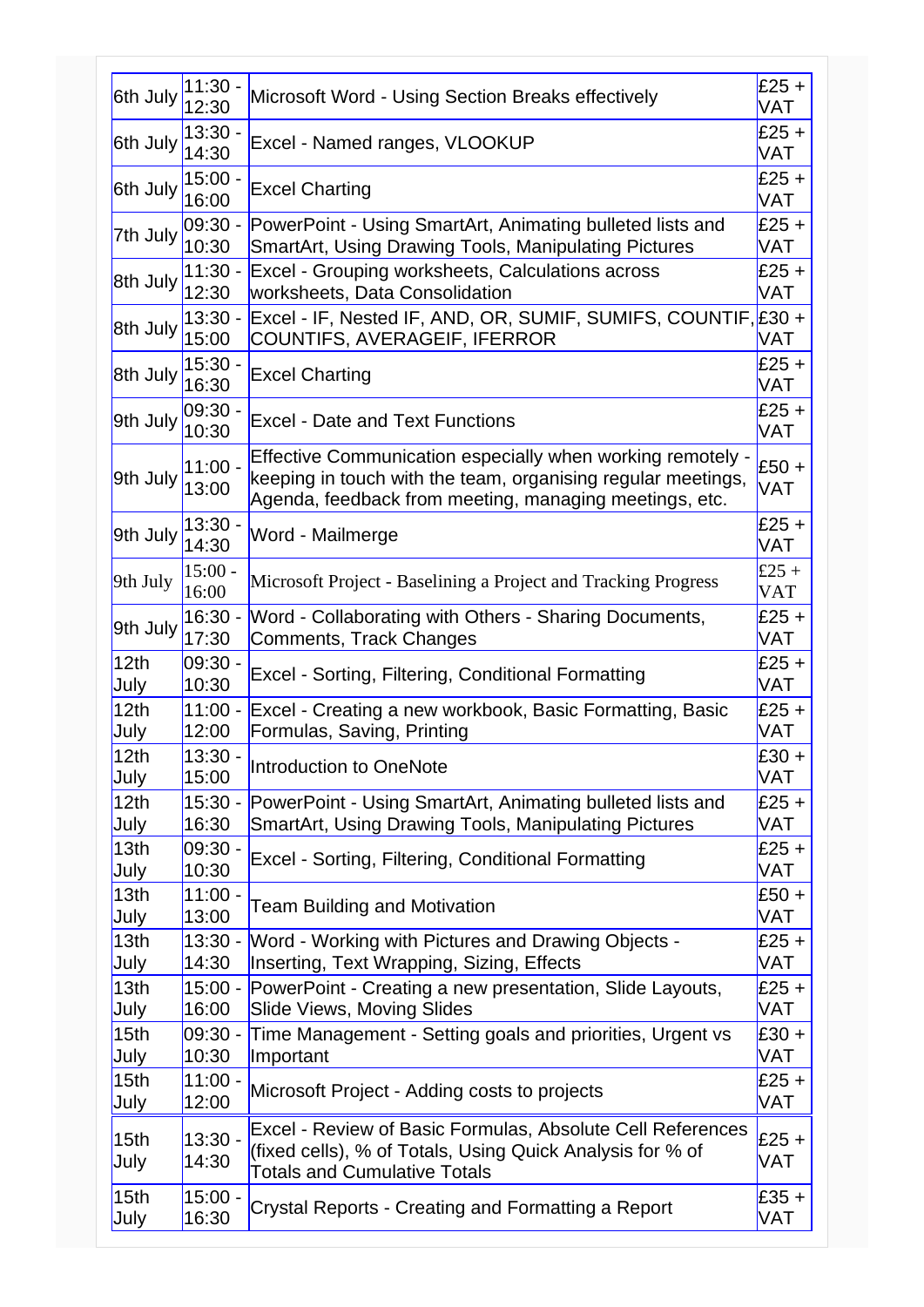| 16th                     | $09:30 -$          | <b>PowerPoint - Tables and Charts</b>                                                                                                                          | $£25 +$      |
|--------------------------|--------------------|----------------------------------------------------------------------------------------------------------------------------------------------------------------|--------------|
| July                     | 10:30              |                                                                                                                                                                | VAT          |
| 16th                     | $11:30 -$          | Microsoft Project - Baselining a Project and Tracking                                                                                                          | $£25 +$      |
| July                     | 12:30              | Progress                                                                                                                                                       | VAT          |
| 16th                     | $13:30 -$          | <b>Introduction to OneNote</b>                                                                                                                                 | $£30 +$      |
| July                     | 15:00              |                                                                                                                                                                | VAT          |
| 16th                     | $15:30 -$          | Outlook - Calendar, Creating Recurring Appointments,<br>Making Appointments private, Using the Scheduling                                                      | $£25 +$      |
| July                     | 16:30              | <b>Assistant</b>                                                                                                                                               | VAT          |
| 19 <sub>th</sub>         | $09:30 -$          | <b>Crystal Reports - Formulas and Functions</b>                                                                                                                | $£35 +$      |
| July                     | 11:00              |                                                                                                                                                                | VAT          |
| 19 <sub>th</sub>         | $11:30 -$          | Word - Working with Large Documents - Heading Styles,                                                                                                          | £25 $+$      |
| July                     | 12:30              | Section Breaks, Automating Tables of Contents                                                                                                                  | VAT          |
| 19 <sub>th</sub>         | $13:30 -$          | Word - Using Word tables, general Word hints and tips                                                                                                          | £25 +        |
| July                     | 14:30              |                                                                                                                                                                | VAT          |
| 19 <sub>th</sub>         | $15:30 -$          | Microsoft Project - Consolidating Projects in a Master Plan,                                                                                                   | $£30 +$      |
| July                     | 17:00              | Pooling resources across Projects                                                                                                                              | VAT          |
| 20 <sub>th</sub>         | $09:15 -$          | <b>Crystal Reports - Charting</b>                                                                                                                              | £35 $+$      |
| July                     | 10:45              |                                                                                                                                                                | VAT          |
| 20 <sub>th</sub>         | $11:30 -$          | Microsoft Project - Creating a resource sheet, Assigning                                                                                                       | $£30 +$      |
| July                     | 13:00              | resources to tasks                                                                                                                                             | VAT          |
| 20 <sub>th</sub><br>July | $13:30 -$<br>14:30 | Excel - Review of Basic Formulas, Absolute cell references<br>(fixed cells), % of Totals, Using Quick Analysis for % of<br><b>Totals and Cumulative Totals</b> | £25 +<br>VAT |
| 20th                     | $15:30 -$          | <b>Microsoft Project - Creating Reports</b>                                                                                                                    | $£25 +$      |
| July                     | 16:30              |                                                                                                                                                                | VAT          |
| 21st                     | $09:30 -$          | Excel - Creating a new workbook, Basic Formatting, Basic                                                                                                       | £25 $+$      |
| July                     | 10:30              | Formulas, Saving, Printing                                                                                                                                     | VAT          |
| 21st July                | $11:30 -$          | Microsoft Project - Consolidating Projects in a Master Plan,                                                                                                   | £30 +        |
|                          | 13:00              | Pooling resources across Projects                                                                                                                              | <b>VAT</b>   |
| 21st                     | $13:30 -$          | Crystal Reports - Sorting Records, Filtering Record,                                                                                                           | $£35 +$      |
| July                     | 15:00              | <b>Grouping Records, Summary Fields</b>                                                                                                                        | VAT          |
| 21st                     | $15:30 -$          | <b>Crystal Reports - Mailing Labels</b>                                                                                                                        | £25 $+$      |
| July                     | 16:30              |                                                                                                                                                                | VAT          |
| 22nd                     | $09:00 -$          | Time Management - Setting goals and priorities, Urgent vs                                                                                                      | £30 +        |
| July                     | 10:00              | Important                                                                                                                                                      | <b>VAT</b>   |
| 22nd                     | $10:30 -$          | <b>Crystal Reports - Charting</b>                                                                                                                              | £35 +        |
| July                     | 12:00              |                                                                                                                                                                | <b>VAT</b>   |
| 22nd                     | $13:30 -$          | Microsoft Project - Adding costs to projects                                                                                                                   | £25 +        |
| July                     | 14:30              |                                                                                                                                                                | <b>VAT</b>   |
| 22 <sub>nd</sub>         | 15:00 -            | Microsoft Project - Working with Tasks, Creating a Gantt                                                                                                       | £30 +        |
| July                     | 16:30              | Chart, Links, Lags and Leads                                                                                                                                   | VAT          |
| 2nd                      | $09:30 -$          | Outlook - Calendar, Creating Recurring Appointments,                                                                                                           | £25 +        |
| August                   | 10:30              | Making appointments private, Using the Scheduling Assistant VAT                                                                                                |              |
| 2nd                      | $11:00 -$          | Coaching Skills - the key to successful delegation                                                                                                             | £50 +        |
| August                   | 13:00              |                                                                                                                                                                | VAT          |
| 2nd                      | $14:00 -$          | Communication Skills - Questioning Techniques, Listening                                                                                                       | $£50+$       |
| August                   | 16:00              | Skills, Aggressive, Defensive and Assertive Behaviour                                                                                                          | VAT          |
| 2nd                      | $16:00 -$          | Using Zoom for Remote Working                                                                                                                                  | £15 $+$      |
| August                   | 16:40              |                                                                                                                                                                | VAT          |